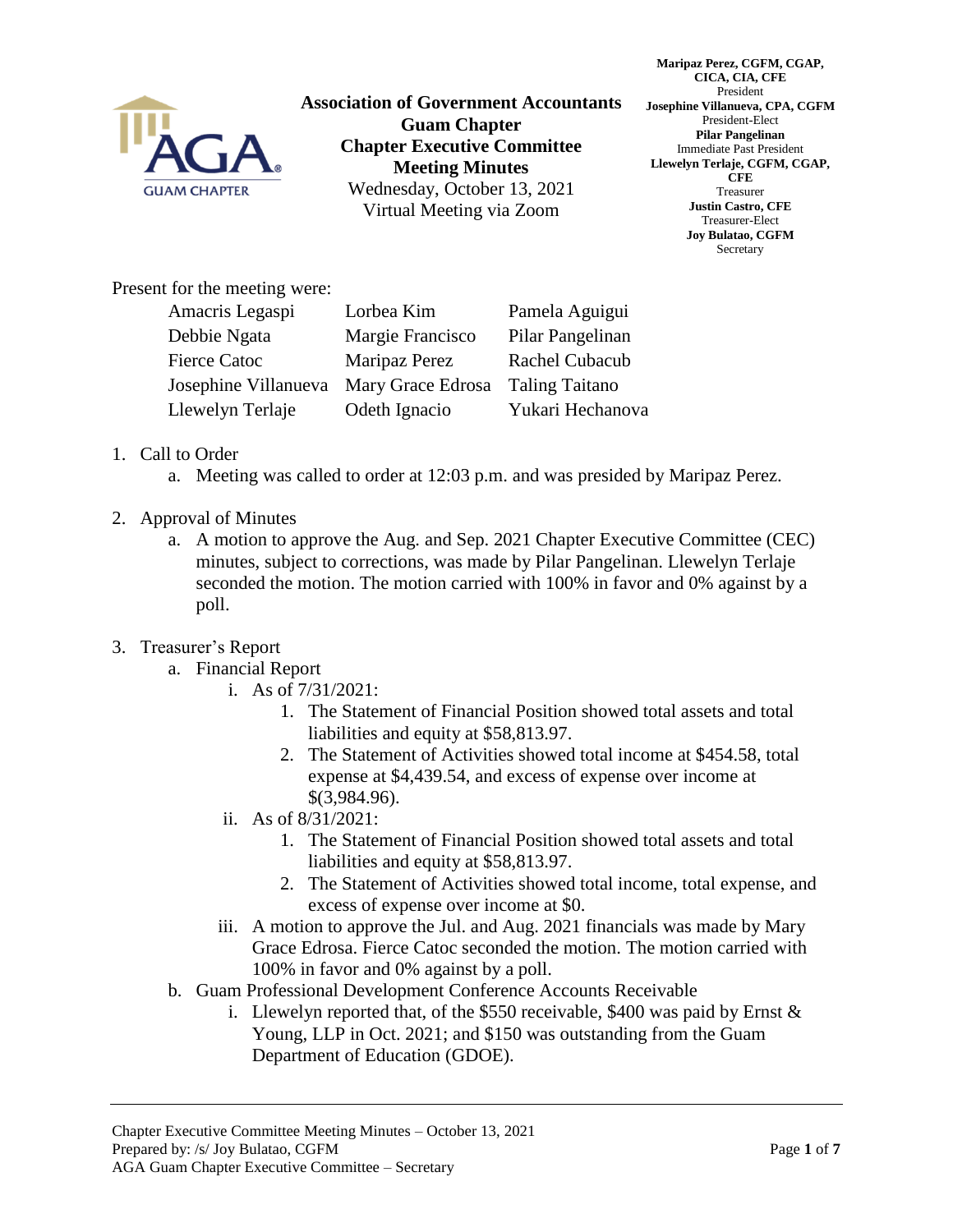

- ii. Llewelyn stated that the GDOE asked for a refund for no-show attendees.
	- 1. Maripaz stated that she would work with the Finance Committee and email the CEC a summary of events for discussion and decision to write-off or collect. The Committee will need to revisit applicable Standard Operating Procedures (SOP) to help the CEC make an informed decision.
	- 2. Llewelyn will adjust the financials based on the CEC's decision.
- c. Bank Signatories Update
	- i. A motion was made to update the bank signatories by removing the former officers as follows:
		- 1. Debbie Ngata, Immediate Past President
		- 2. Fierce Catoc, Treasurer
		- 3. Pamela Aguigui, Secretary
	- ii. A motion was made to update the bank signatories with the current officers as follows:
		- 1. Maripaz Perez, President
		- 2. Josephine Villanueva, President-Elect
		- 3. Llewelyn Terlaje, Treasurer
		- 4. Justin Castro, Treasurer-Elect
		- 5. Joy Bulatao, Secretary
		- 6. Pilar Pangelinan, Immediate Past President
	- iii. Both motions were made by Rachel Cubacub. Mary Grace seconded the motion. The motion carried with 100% in favor and 0% against by a poll.
- d. The Committee will be providing suggested edits to the draft SOPs.
- e. Fierce stated that he would ask Jerricho Garcia for the completion date on the audit of the Chapter's financials. Deadline to file the Chapter's tax form is Nov. 15, 2021.
- 4. President's Report
	- a. Guam Chapter Policies and Procedures
		- i. Maripaz thanked those who gave their feedback and asked half of the CEC for their feedback by Oct. 22, 2021. She hoped to complete it by Oct. 31 or Nov. 1, 2021.

## 5. Committee Reports

- a. Accountability (Citizen-Centric Report or CCR) by Maripaz
	- i. The Program Year (PY) 2021 AGA CCR was issued on Sept. 21, 2021. Doreen Crisostomo-Muña will present the Chapter's CCR during the Oct. 2021 General Membership Meeting. The Committee plans to finalize and present the Guam CCR awards this November.
- b. Awards (Achievements in Chapter Excellence) by Maripaz
	- i. The John Phillips Award was issued on Sept. 22, 2021. Maripaz thanked the Committee for the successful John Phillips awards ceremony.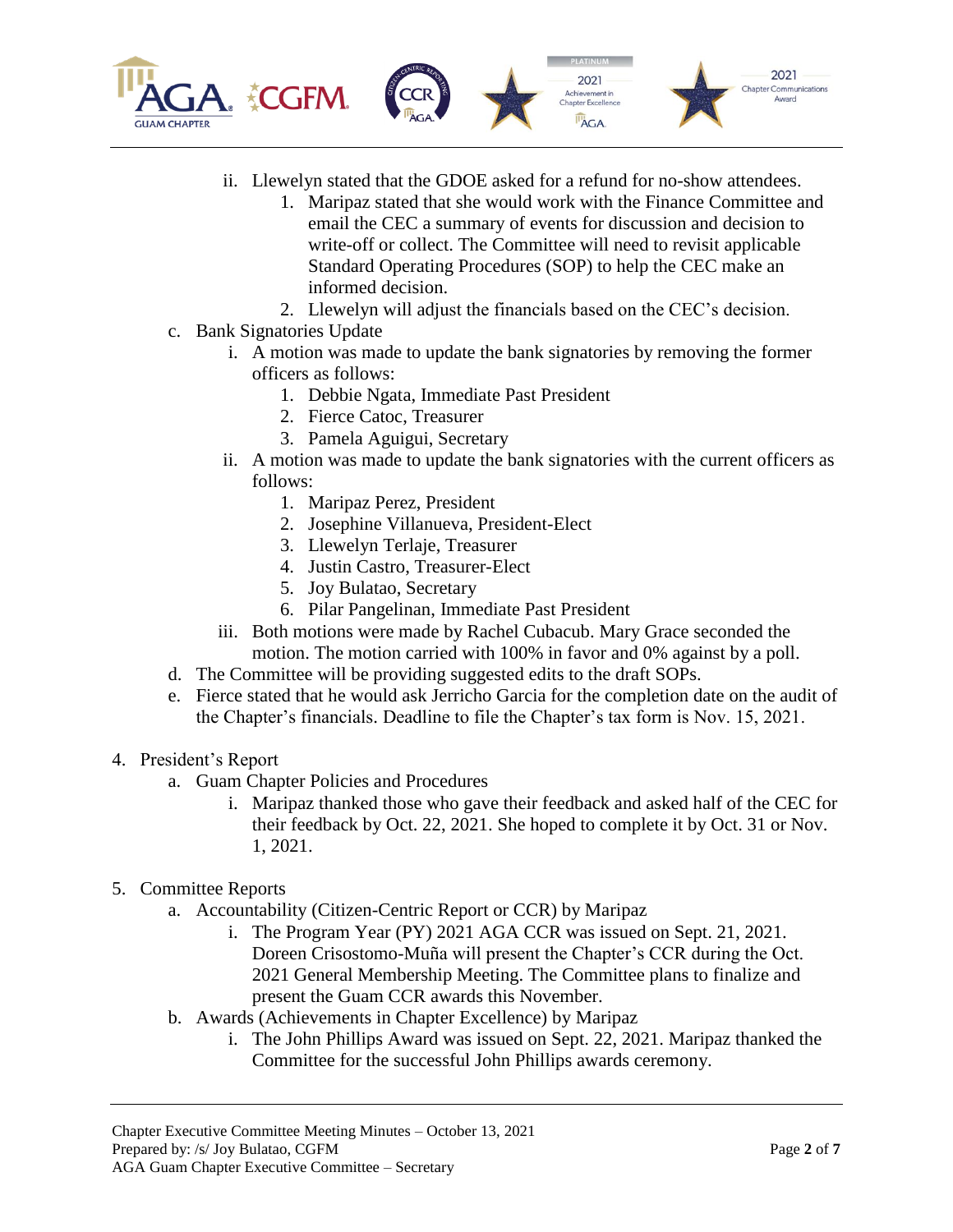





- c. By-Laws by Maripaz
	- i. Maripaz reminded the CEC to submit their feedback on the Chapter's SOP by Oct. 22, 2021.
- d. Certification/Certified Government Financial Manager (CGFM) by Josephine Villanueva
	- i. Josie thanked Maripaz, Odeth Ignacio, and Mary Grace for the CGFM brochure. Odeth will review it over the weekend and present it to the CEC.
	- ii. The Committee has yet to provide feedback on the SOP.
	- iii. The Committee will be contacting Government of Guam agencies next week to market the CGFM certification.
	- iv. Josie thanked Rodalyn Gerardo for the updated scholarship list. As of today:
		- 1. \$1,810 was disbursed to three recipients.
		- 2. 32 of 262 total members (or 12%) are CGFMs. Of the 32, two were yet to be officially recognized by AGA National.
	- v. The Pacific and Virgin Islands Training Initiative is hosting a training on Conducting Performance Audits, for 16 Continuing Professional Education (CPE) units, from 8:30 a.m. to 5:00 p.m., from Dec. 2 to 3, 2021.
		- 1. The training is only available to the staff of the Guam and Commonwealth of the Northern Mariana Islands public audit offices.
	- vi. The CGFM Study Guide 3 is available to be borrowed by those interested. Study Guides 1 and 2 are still out.
- e. Communications Newsletter by Debbie Ngata
	- i. Debbie acknowledged receiving submissions from Taling Taitano, Lorbea Kim, and Pilar. She asked the CEC for additions to the newsletter's content.
	- ii. Debbie stated no updates for Membership Mondays and asked for the CEC's contribution to jump-start it. She will draft an email to push for the raffle and ask the CGFM Committee to include it in their talks with the agencies.
		- 1. Debbie stated that Clariza Roque reported the last update was on Sept. 13, 2021 (or four Mondays since its inception).
		- 2. Pilar suggested asking new members to be featured as a way of welcoming them. However, she recommended frequent follow-ups.
		- 3. Maripaz suggested creating posters to market the \$25 raffle (e.g., gift card for Macy's or Ross).
- f. Communications Website by Debbie
	- i. Debbie reported that Clariza asked for the CEC's approval to remove Ricky Hernandez, Jun-Patrick Salalila, Michelle Puno, and the owner of the 949- 4212 phone number from the CEC's WhatsApp group.
		- 1. Debbie suggested for Maripaz to respond to Clariza.
		- 2. Maripaz stated that Clariza is developing an SOP or policy ensuring that the WhatsApp group and email distribution list only contains current CEC members.
	- ii. The Committee has yet to provide feedback on the SOP.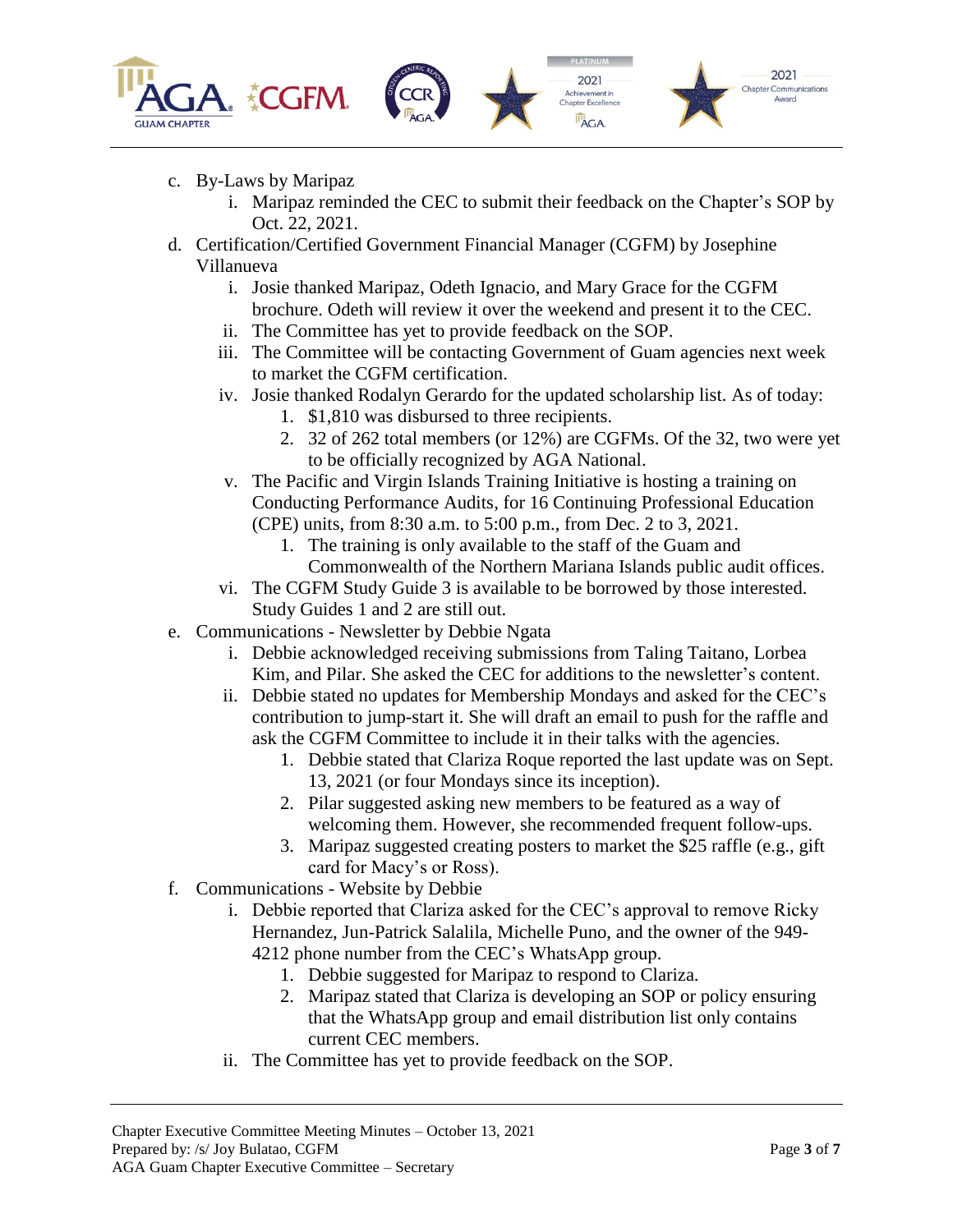

- iii. Debbie stated that Clariza asked the CEC to email her Hotmail account instead of her Office of Public Accountability account.
- g. Community Service by Margie Francisco
	- i. Guam Memorial Hospital Authority (GMHA) Equipment Drive
		- 1. Yuka Hechanova stated that the hospital is seeking donations of walkers and wheelchairs for discharged COVID-19 patients. The equipment will be borrowed by patients for home use and tracked by social workers and/or case managers. The Chapter will donate funds to reimburse the hospital for the equipment purchase.
		- 2. Margie stated that any amount of monetary donation is welcomed, but \$50 equates to one community service credit (same amount used last year for scholarships and homeless donations).
			- a. Margie stated that the Committee has a policy of using their budget to match members' donations up to \$500. However, the Committee would like to know when to inform the members and was concerned that the match would limit the amount of members' donations. Taling suggested to announce after the receipt of donations.
		- 3. Margie asked Yuka if the donation drive should last two weeks or one month. If two weeks, the Committee could market during the Oct. membership meeting and end the drive on Oct. 29, 2021.
			- a. Margie stated that the last donation drive lasted a month. The Committee raised a total of \$850 instantly via PayPal and a week after via checks.
			- b. Yuka thought two weeks was good but left the decision to the Committee. She will note on the requisition that it would be partially funded by the Chapter's donation.
		- 4. Margie asked Yuka if members could directly donate used equipment to the hospital as well.
			- a. Yuka replied that interested members would need to contact her, so that she could refer them to the Rehabilitative Services Department. The department will coordinate to have the equipment inspected before acceptance.
			- b. Margie will contact Yuka for the email to the members and Debbie for the flyers.
		- ii. Canned Food Drive
			- 1. Margie stated the canned food drive will be announced next month and will end in Dec. 2021. The Committee will ask volunteers from each government agency to manage drop boxes and deliver it to Catholic Social Services or Guma San Jose. Volunteers will receive credit for their service.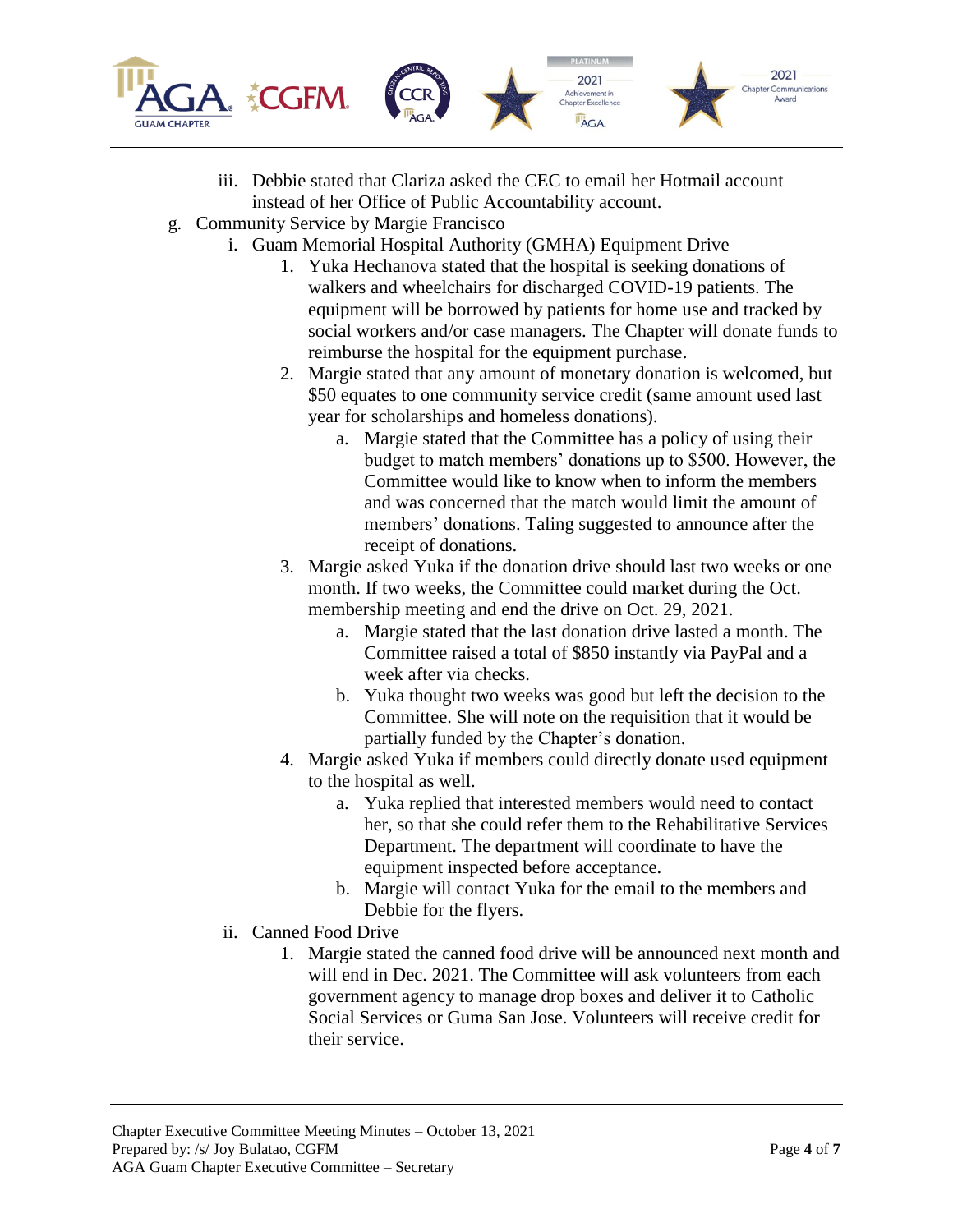

- iii. Taling suggested for the Committee to consider the Angel Tree program. Margie replied that the Chapter could host two children.
- iv. Maripaz asked Margie if she could provide details of the donation drives and Angel Tree. Margie replied that she will.
- h. Education Tabled
- i. Membership by Amacris Legaspi
	- i. Everyone Get One!
		- 1. The Committee is drafting a proposal for recruiters to be entered in a monthly raffle for a \$20 gift card for three winners. The raffle will be initiated in Nov. 2021, but the grand prize is yet to be determined by the Committee. The proposal will be submitted to the CEC for review.
	- ii. Amacris reported three new members for this month, of which two are student members. The Committee will continue their outreach to the University of Guam (UOG) and the Guam Community College (GCC).
- j. Programs & Technical by Pilar
	- i. Pilar stated David Dell'Isola, Gregory Massey, and Helen Mafnas from the Guam Department of Labor (DOL) would be the guest speakers for the Oct. 2021 membership meeting. She stated that David did not give the title of his presentation but is ready to present.
	- ii. Maripaz asked Pilar for an overview of David's presentation. Pilar replied that she asked David to discuss the DOL's: (a) control procedures for the pandemic relief funds, (b) steps to improve safety in the workplace during the pandemic, and (c) actions to improve Guam's unemployment rate. Pamela asked Pilar if the topic would focus on pandemic relief funds. Pilar replied that it would be briefly discussed.
	- iii. Pilar asked the CEC to email her questions for David, in advance, so that she could relay it to David to help him prepare. Maripaz added that Pilar reading questions from the conference IO is more efficient, than calling on individuals during the meeting, because the questions are placed on queue in IO.
- k. Research/Standards Tabled
- l. Scholarship by Lorbea
	- i. Lorbea reported that the Committee received five applicants from the UOG and the GCC. The Committee planned to award Christel Espiritu from the UOG, Dona Marie Silang from the UOG, and Catheryne Leila Arroyo from the GCC during the Oct. 2021 membership meeting. Lorbea will send the check request to Llewelyn and Justin Castro after the meeting.
		- 1. Maripaz asked Lorbea to inform the recipients to log in Zoom at 11:45 a.m. as the awarding will be after the CCR presentation. Lorbea replied that she will.
- m. Young Professionals by Rachel
	- i. Rachel thanked those who supported the Junior Accountants Society (JAS)'s Pieology fundraiser from Oct. 11 to 12, 2021.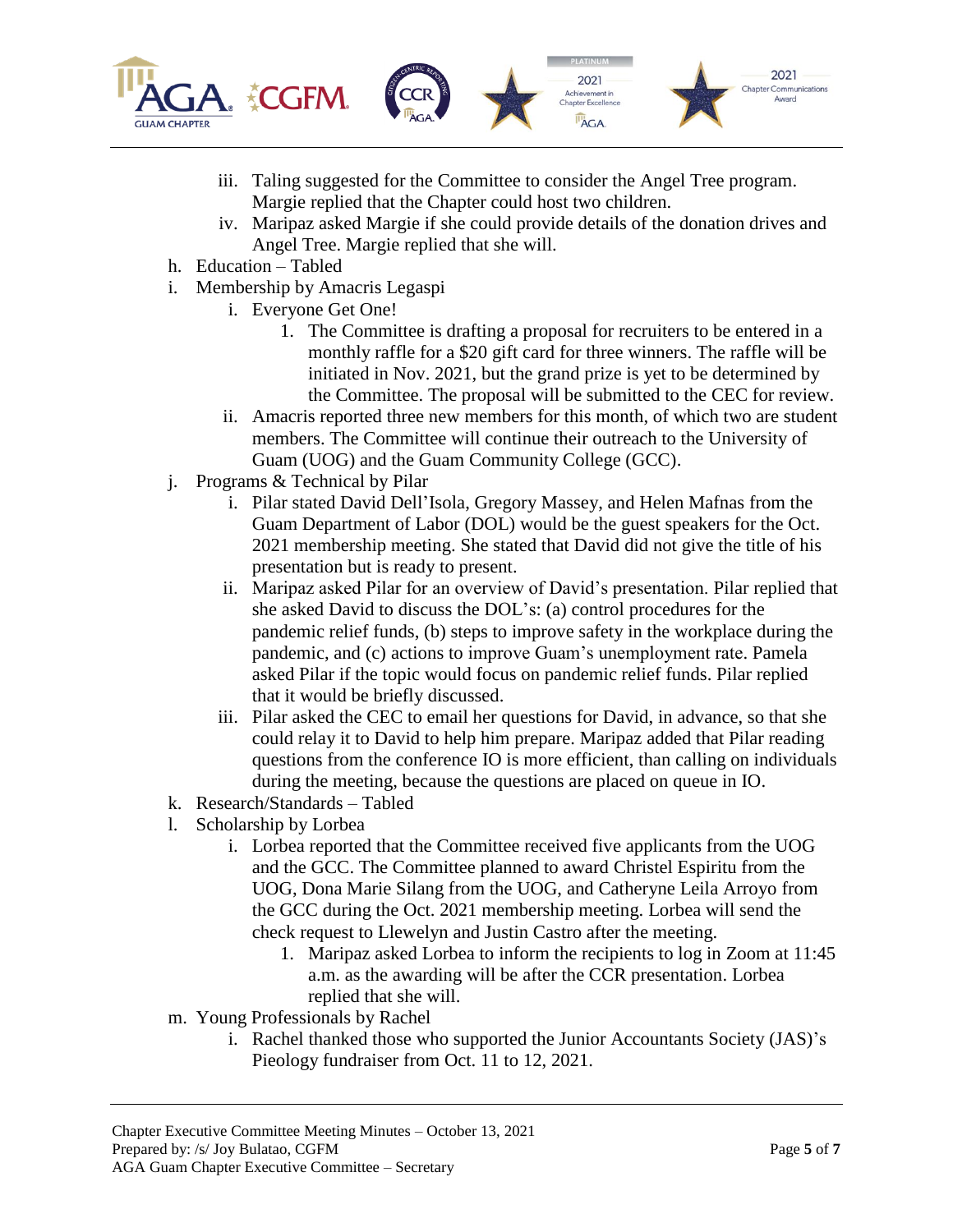

- ii. Rachel reported that JAS and the Association of Junior Accountants are surveying their members to determine the number of participants for a mentorship program. They have until Oct. 15, 2021. Afterwards, the Committee will finalize the mentee count and will contact the Chapter membership for interested mentors.
	- 1. The Committee's goal is to have continuous conversations between students and professionals, preferably on a one-to-one ratio, over a cup of coffee.
		- a. Rachel asked the CEC if the Chapter is banning face-to-face events, if she is prohibited from giving the opportunity of a face-to-face meeting for groups of six, or if the Chapter would allow for face-to-face interactions if both parties agreed to it. The sessions will be held monthly or quarterly for the rest of the year.
		- b. Maripaz replied that the Chapter is following the Governor's Executive Orders. She suggested for the Committee to consider the preference of the student mentee and AGA mentor; to host the event with one group first and report the results to the CEC; and to begin asking for mentee and mentors for the first group.
		- c. Rachel will research if students need permission from the UOG or the GCC for the coffee sessions.
	- 2. Themes for the coffee sessions include "Unfiltered Talks with Coffee", "Accountability with Coffee", "Spilling the AccountabiliTEA", "Just Brew it with AGA", and "Coffee Connections". Rachel asked for the CEC to let her know which theme is best or feedback on the sessions.
- 6. Other Matters
- 7. Next Meetings
	- a. General Membership Meeting (Virtual) 10/27/21
		- i. The agenda will begin with the following order:
			- 1. Guam Chapter PY 2021 CCR Presentation
			- 2. Scholarships Fall 2021 Presentation
			- 3. Community Service GMHA Equipment Donation (November) and Canned Food Drive (December)
			- 4. Guest Speaker
	- b. CEC Meeting (Virtual)  $-11/10/21$
	- c. General Membership Meeting (Virtual) 11/24/21
		- i. Maripaz asked the CEC if they would like to reschedule the membership meeting to Nov. 17, 2021, a week before Thanksgiving Day week. Meeting attendees can earn one CPE.